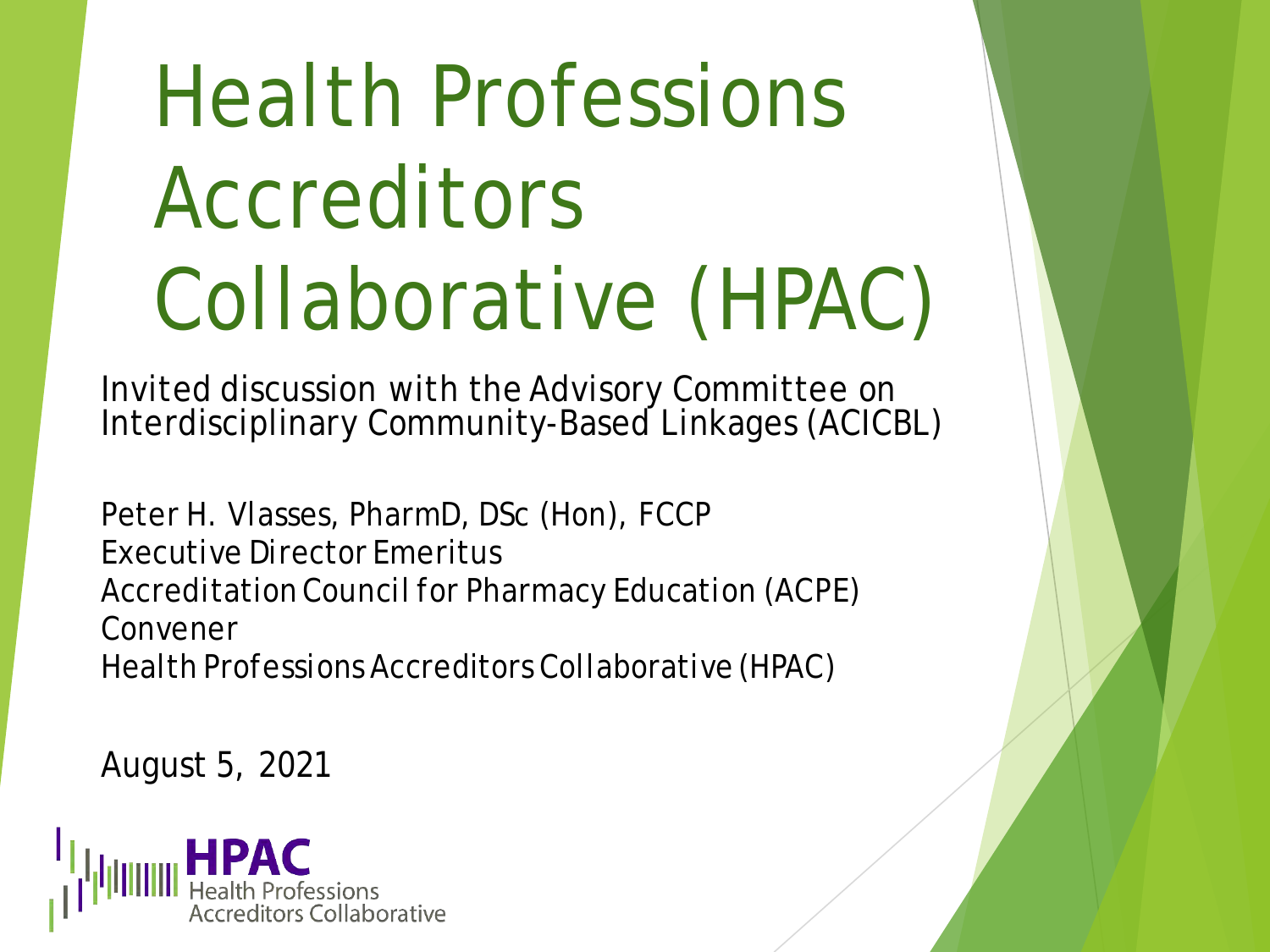# Discussion Topics

- Association of Specialized and Professional Accreditors (ASPA)
- Evolution of Health Professions Accreditors Collaborative (HPAC): Mission and Membership
- HPAC/National Center for Interprofessional Practice and Education *Guidance on Developing Quality Interprofessional Education for the Health Professions*
- Group discussion on ACICBL request to HPAC

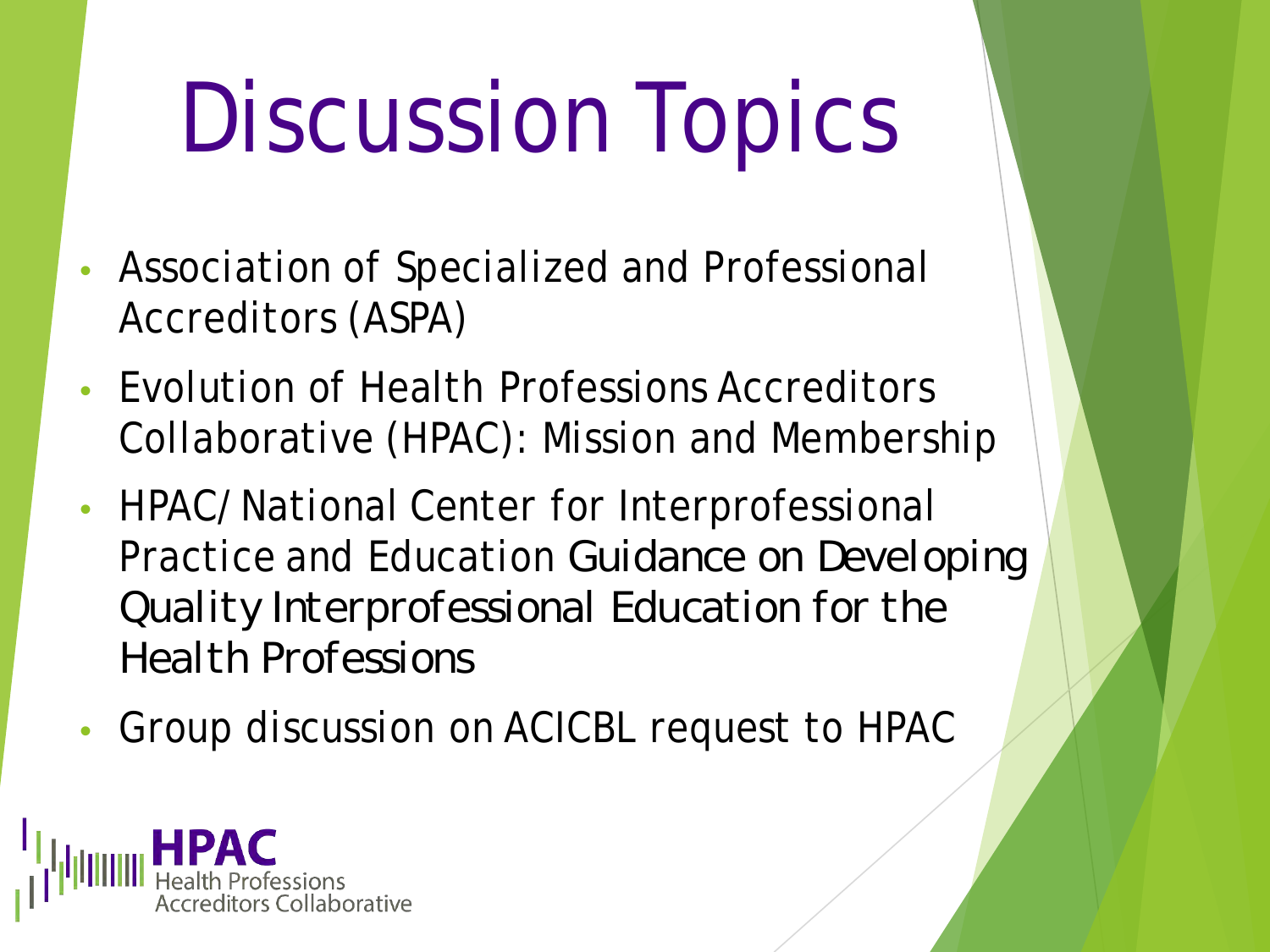### **Association of Specialized and Professional Accreditors**\*

- ASPA is the only unified voice for programmatic accreditation in higher education in the US; we were established in 1993
- Our 61 specialized and professional accreditor members set educational standards for over 100 disciplines and professions and accredit more than 25,000 programs.
- Many ASPA members are reviewed against standards set by an external agency: 30 members are recognized by the US Secretary of Education and 33 are recognized by the Council for Higher Education Accreditation.
- Spring and fall conferences provide information on emerging/current issues in higher education and professional development for member accreditors on innovation in higher education delivery and assessment, quality improvement processes and risk management.

From ASPA web site: [https://aspa-usa.org](https://aspa-usa.org/)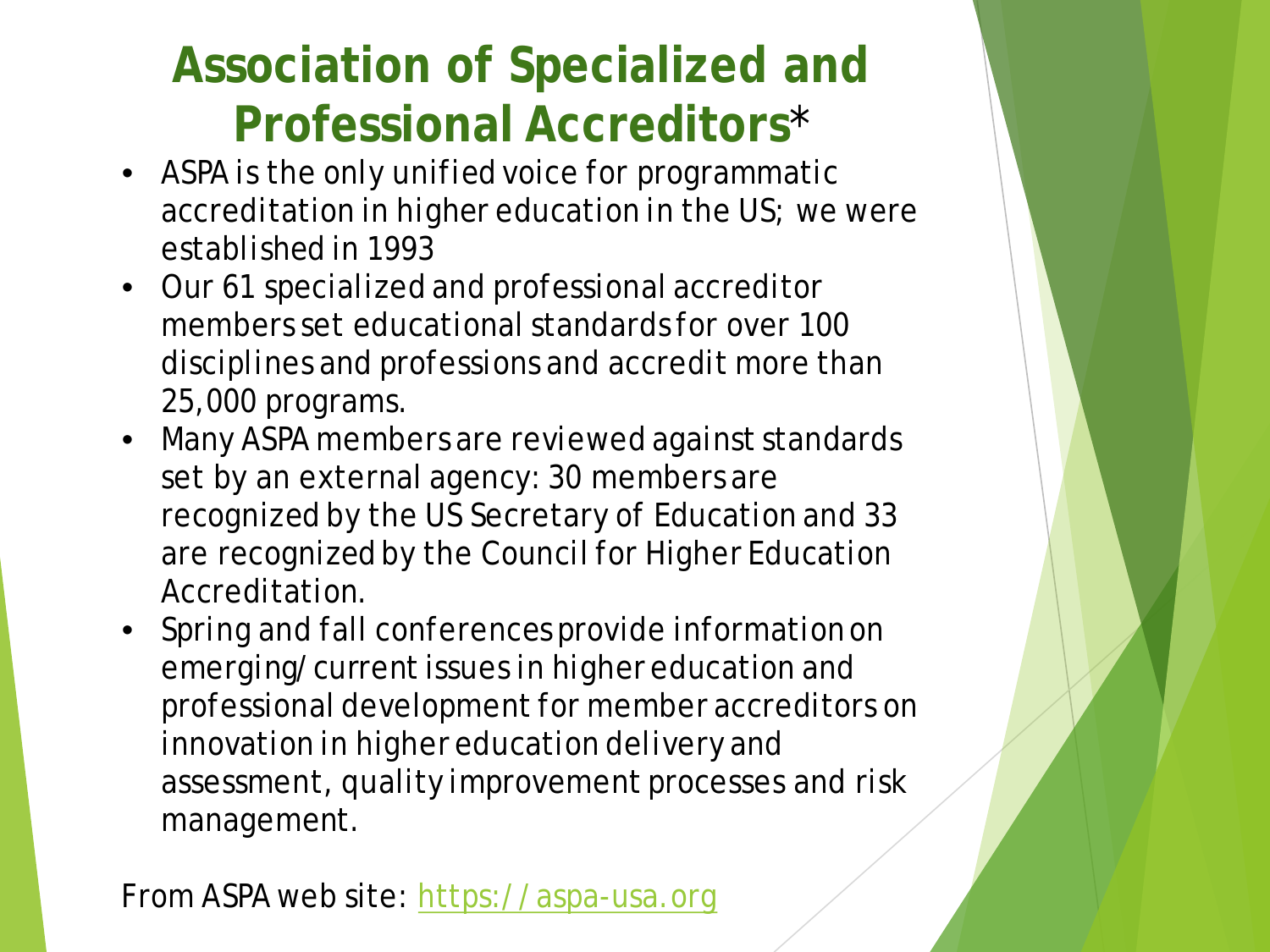### ASPA MEMBERSHIP

- Applied Science
- Acupuncture
- Allied Health
- Architecture Art and Design
- **Athletic Training**
- Audiology
- Business
- **Chiropractic**
- Clinical Laboratory Sciences
- Computing
- **Construction**
- **Counseling**
- Credibility Assessment
- Dance
- **Dentistry**
- **Early Childhood Teacher Education**
- Engineering
- Engineering Technology
- English Language Programs
- Forensic Science
- Funeral Service & Mortuary **Science**
- Genetic Counseling
- Health Education Schools
- Health Informatics & Information Management
- Healthcare Management
- Homeopathy
- Industrial Technology
- Landscape Architecture
- Library and Information **Studies**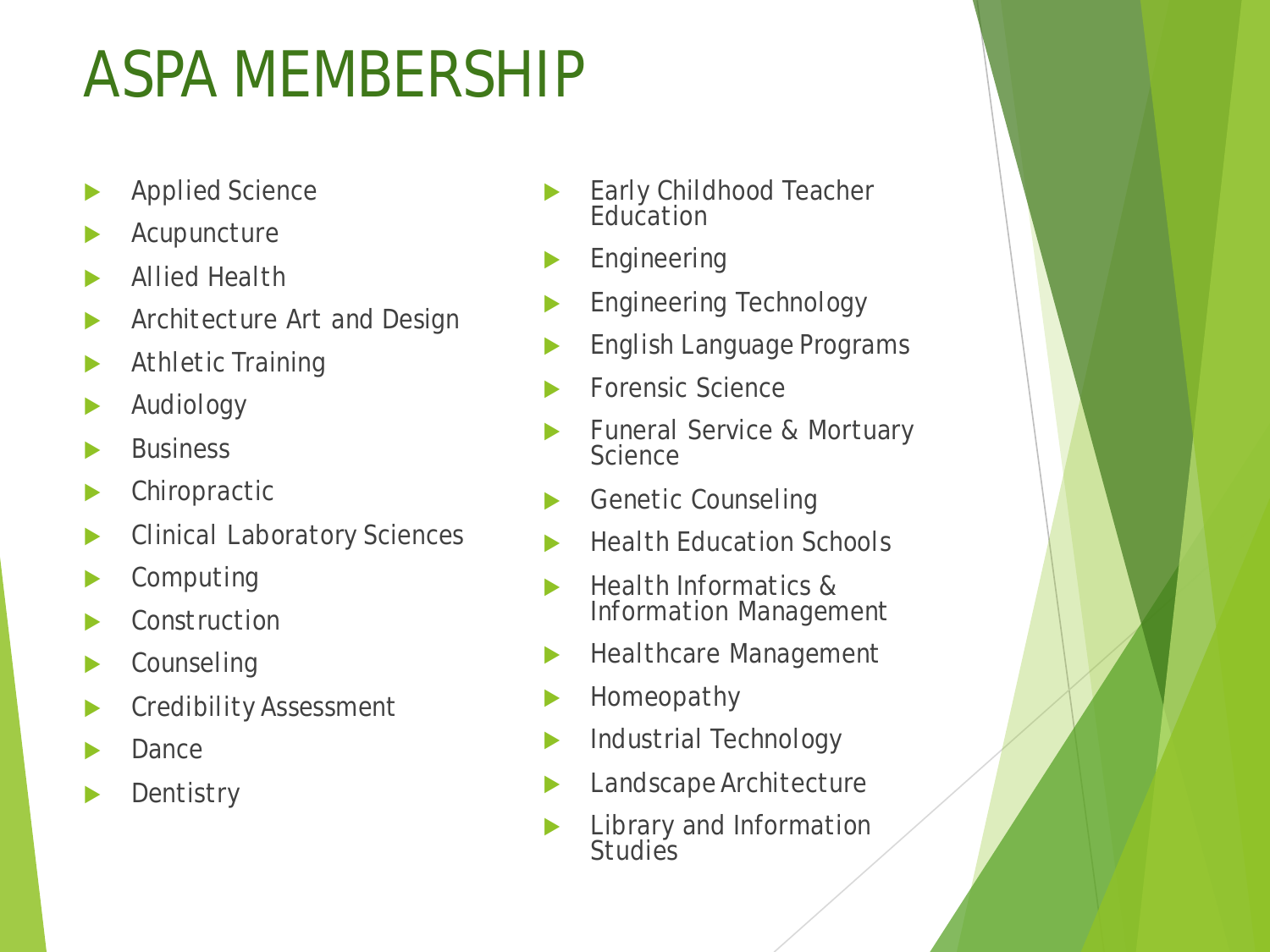## ASPA MEMBERSHIP (cont.)

- Marriage & Family Therapy
- Medical Education
- **Midwifery**
- Montessori Teacher Education
- **Music**
- Naturopathic Medicine
- Nuclear Medicine Technology
- Nurse Anesthesia
- Nurse Practitioner
- Nursing
- Nutrition and Dietetics
- Occupational Therapy
- **Optometry**
- Osteopathic Medicine
- **Pharmacy**
- Physical Therapy
- Physician Assistant
- Podiatric Medicine
- Project Management
- Psychology
- Public Affairs & Administration
- Public Health
- Rabbinical & Talmudic **Education**
- Respiratory Care
- Sign Language Interpreter Education
- Speech-Language Pathology
- Social Work Theatre
- Veterinary Medicine
- Urban Planning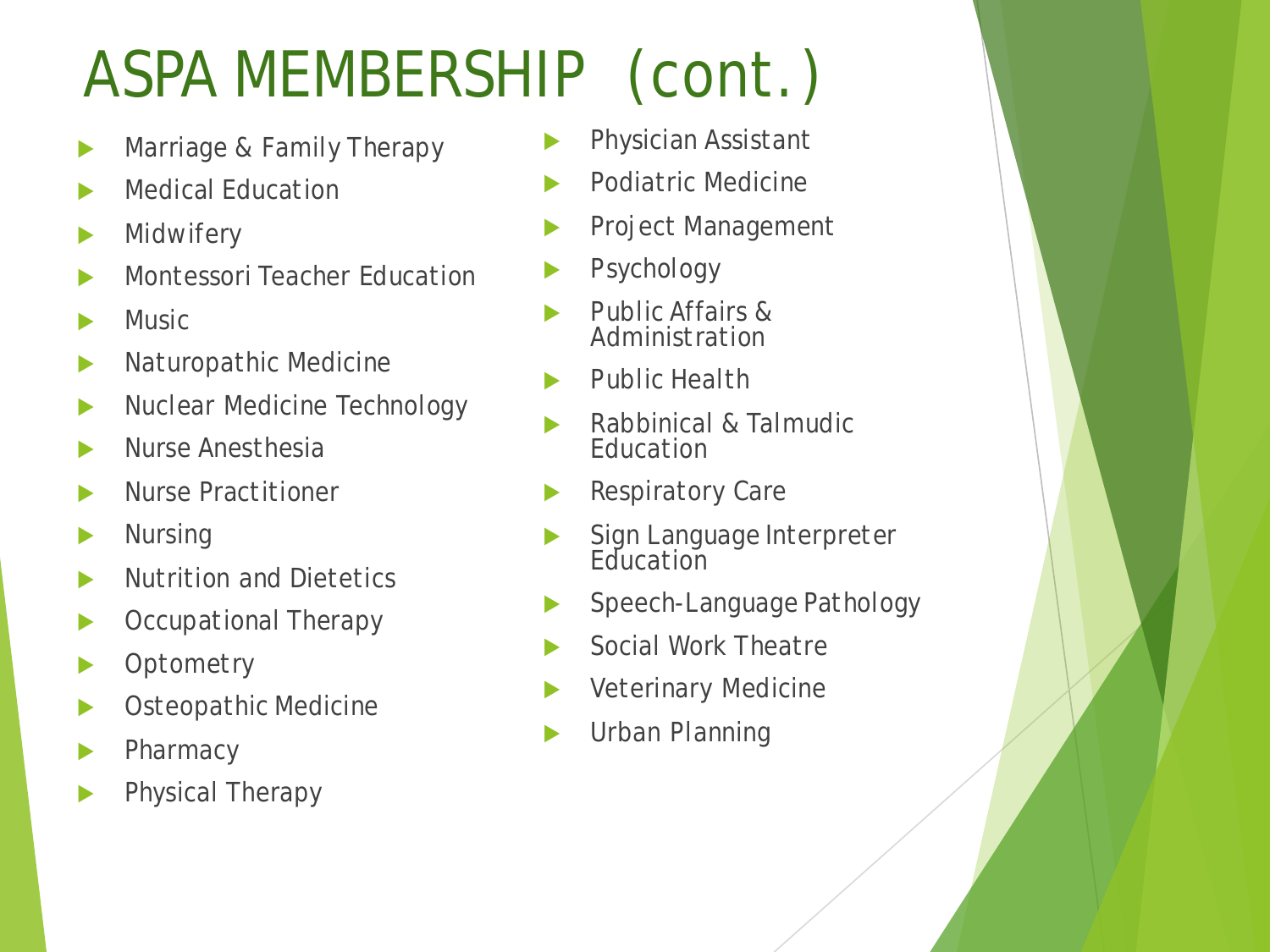#### **IPEC INTERPROFESSIONAL COMPETENCIES American Accorpation** aacom

- **O** Values/Ethics
- ⦿ Roles and Responsibilities
- Interprofessional Communication
- **◯** Teams and Teamwork
- 39 subcompetencies
- Formed: 2009
- Initially: 6 founding members
- Now: 20 members



**Report of an Expert Panel May 2011** 

**IFEC** spotsors American Association of Colleges of Nursing American Association of Collages of Ostaggathic Madicina American Association of Colleges of Pharmacy American Flenfal Febratics Americation of Association of Schools of Public Hoalth

https://ipecollaborative.org/Resources.html Published 2011 Revised 2016 Revision: in process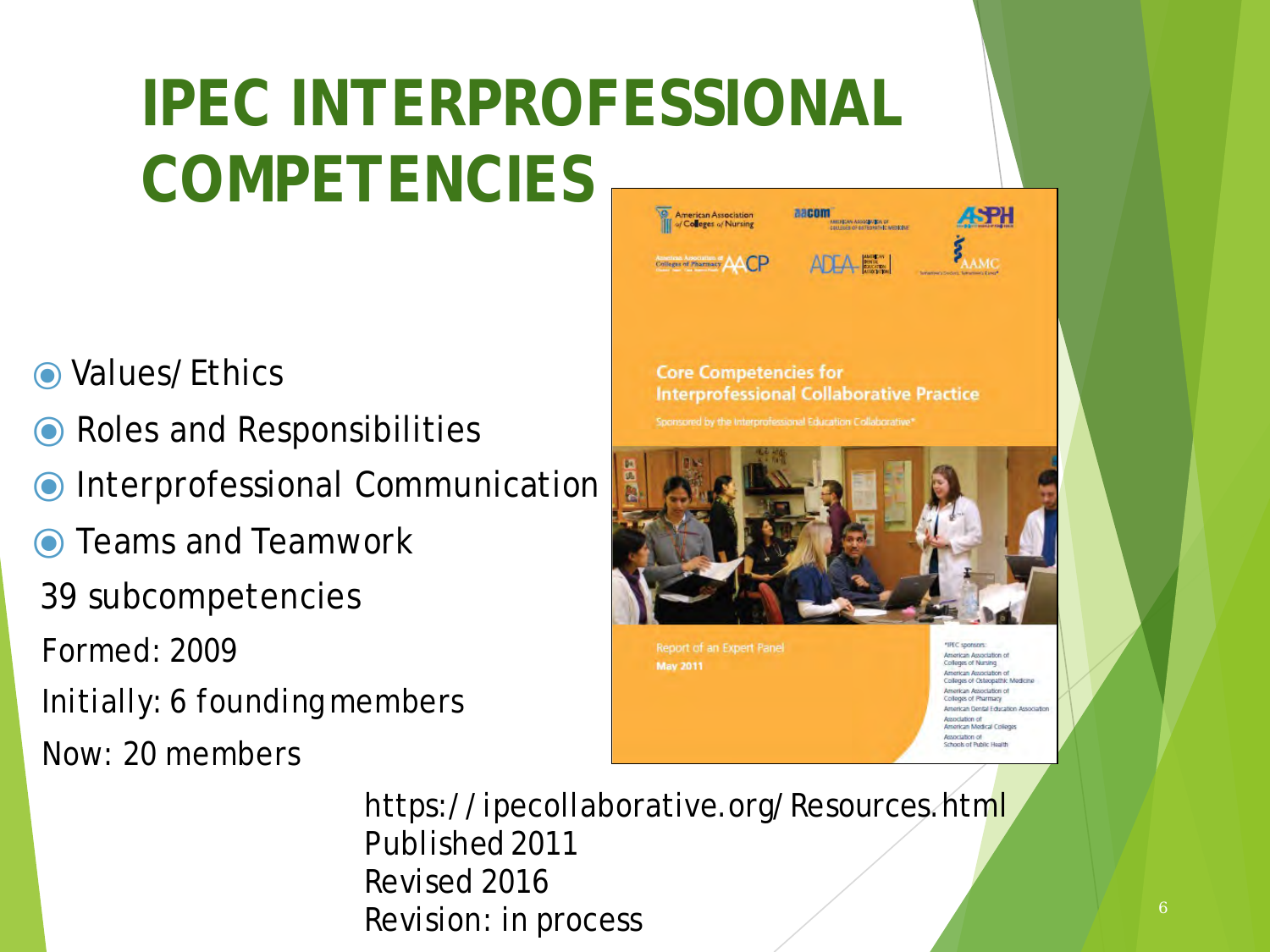#### **HPAC members – n=25 (Founded 2014)**

- Accrediting Bureau of Health Education Schools (ABHES)
- Accreditation Commission for Education in Nursing (ACEN)
- Accreditation Commission for Midwifery Education (ACME)
- Accreditation Council for Education in Nutrition and Dietetics (ACEND)
- Accreditation Council for Occupational Therapy Education (ACOTE)
- Accreditation Council for Pharmacy Education (ACPE)
- **Accreditation Council on Optometric Education (ACOE)**
- Accreditation Review Commission on Education for the Physician Assistant (ACR‐PA)
- American Psychological Association Commission on Accreditation (APA‐CoA)
- Commission on Collegiate Nursing Education (CCNE)
- Commission on Accreditation of Allied Health Education Programs (CAAHEP)
- Commission on Accreditation of Athletic Training Education (CAATE)
- **EXECOMMISSION ON Accreditation for Health Informatics and Information** Management Education (CAHIIM)
- Commission on Accreditation in Physical Therapy Education (CAPTE)
- Commission on Accreditation for Respiratory Care (CARC)
- Commission on Dental Accreditation (CODA)
- Commission on Osteopathic College Accreditation (COCA)
- Council for Accreditation of Counseling and Related Educational Programs (CACREP)
- Council on Academic Accreditation in Audiology and Speech‐Language Pathology (CAAASLP)
- Council on Accreditation of Nurse Anesthesia Educational Programs (CANAEP)
- Council on Chiropractic Education (CCE)
- Council on Education for Public Health (CEPH)
- Council on Podiatric Medical Education (CPME)
- Council on Social Work Education (CSWE)

Liaison Committee on Medical Education (LCME) Red Font = Founding member

Health Professions **Accreditors Collaborative**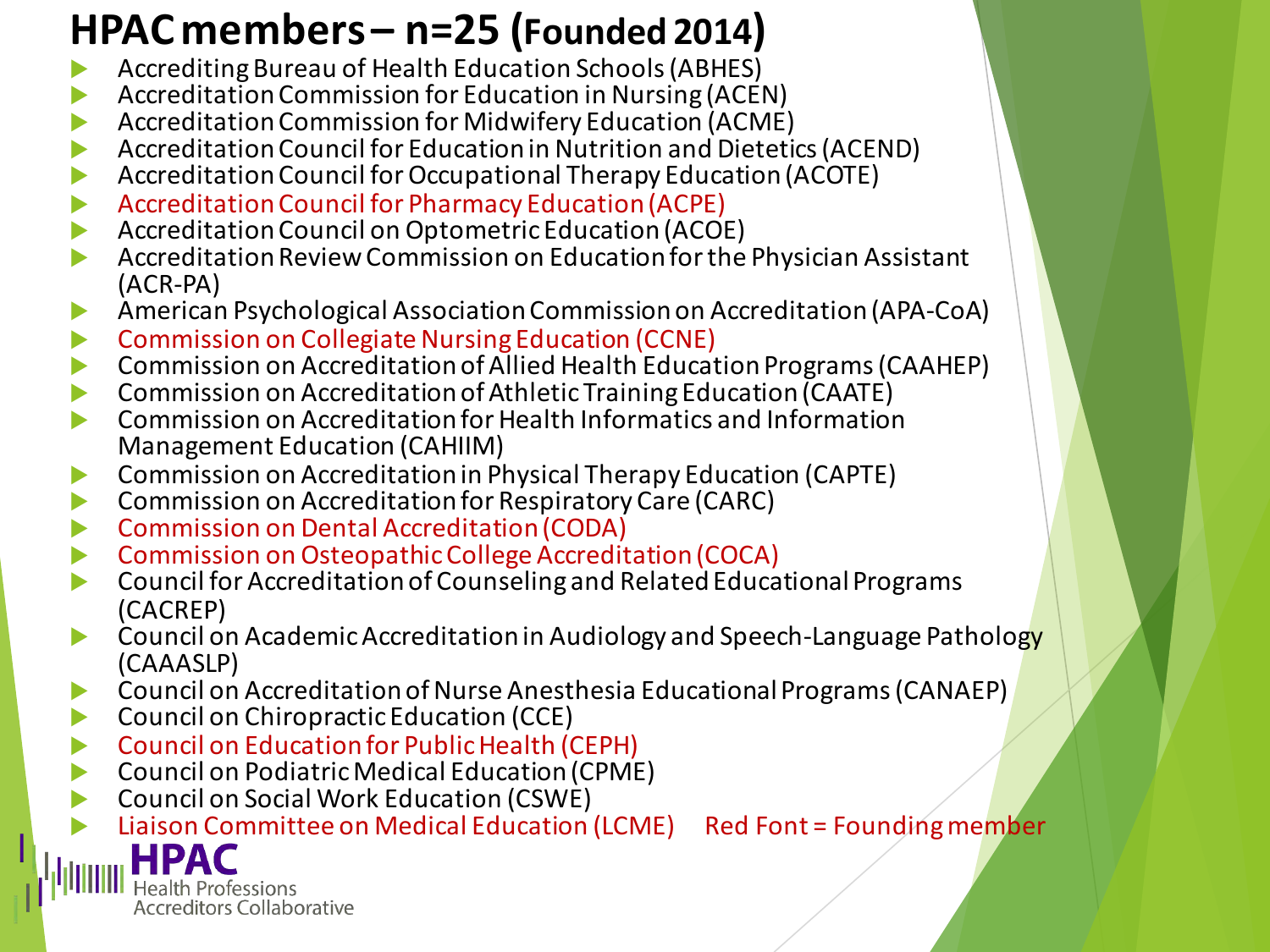### **HPAC MISSION STATEMENT**

The Health Professions Accreditors Collaborative (HPAC) provides a forum for members to cooperate in areas of mutual interest to ensure that accreditors' standards, policies and procedures support and prepare graduates for contemporary practice as part of interprofessional teams.

(Revised Mission Statement – November 2019)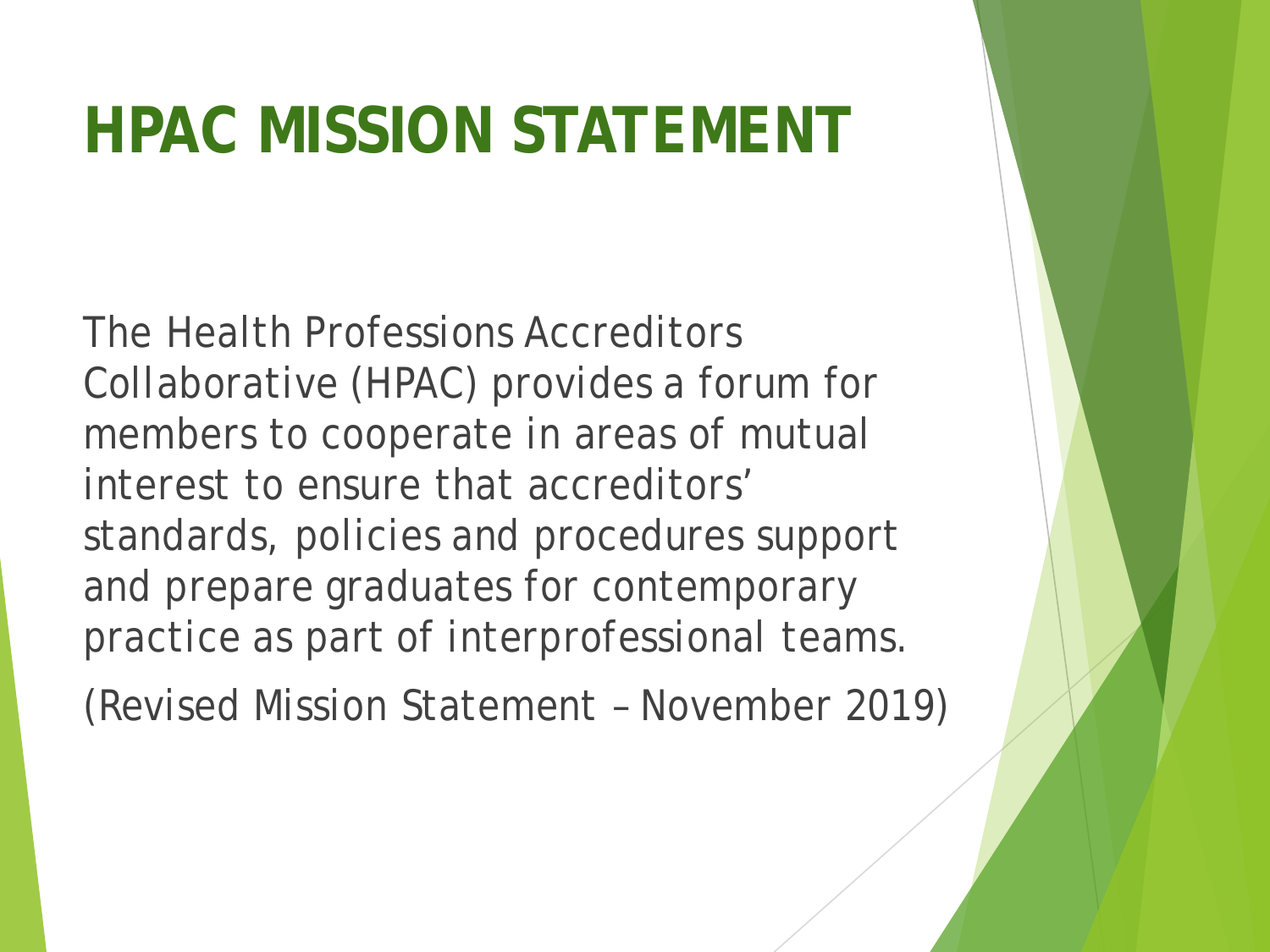### **Guidance on Developing Quality Interprofessional Education** for the Health Professions

https://healthprofessionsaccreditors.org/ipe-guidance/





**NATIONAL CENTER for INTERPROFESSIONAL PRACTICE and EDUCATION**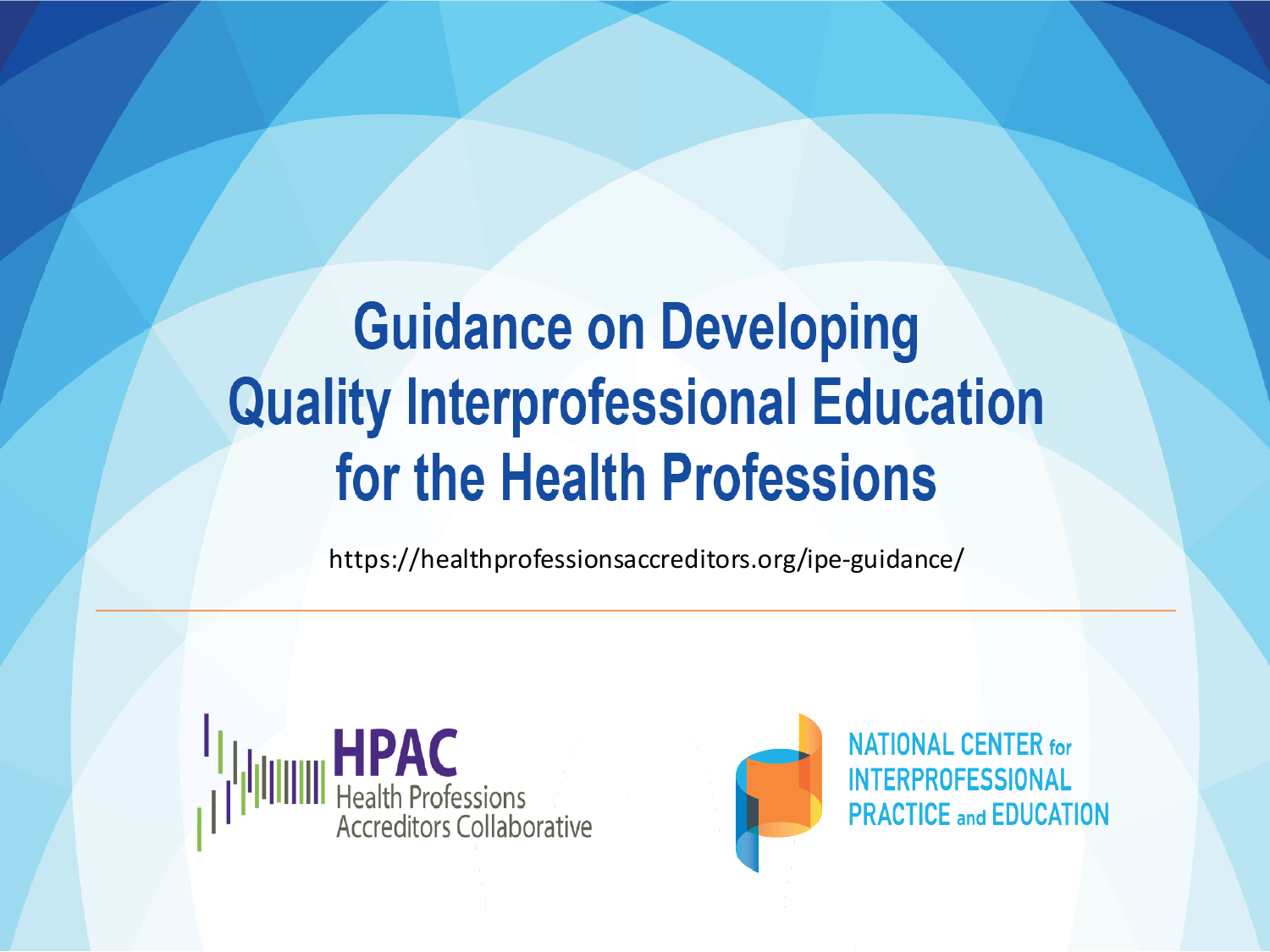



#### History of the National Center for Interprofessional Practice and Education (Founded in 2012)

- Unique public-private partnership charged by its founding funders to provide the leadership, evidence and resources needed to guide the nation on the use of interprofessional education and collaborative practice as a way to enhance the experience of health care, improve population health and reduce the overall cost of care
- The founding and current funding members of the National Center are the Health Resources and Services Administration, the Josiah Macy Jr. Foundation, the Robert Wood Johnson Foundation, the Gordon and Betty Moore Foundation, the John A. Hartford Foundation and the University of Minnesota
- **As required in HRSA FOA, the National Center serves as unbiased, expert, neutral convener and consultant on matters of IPE and IPCP.**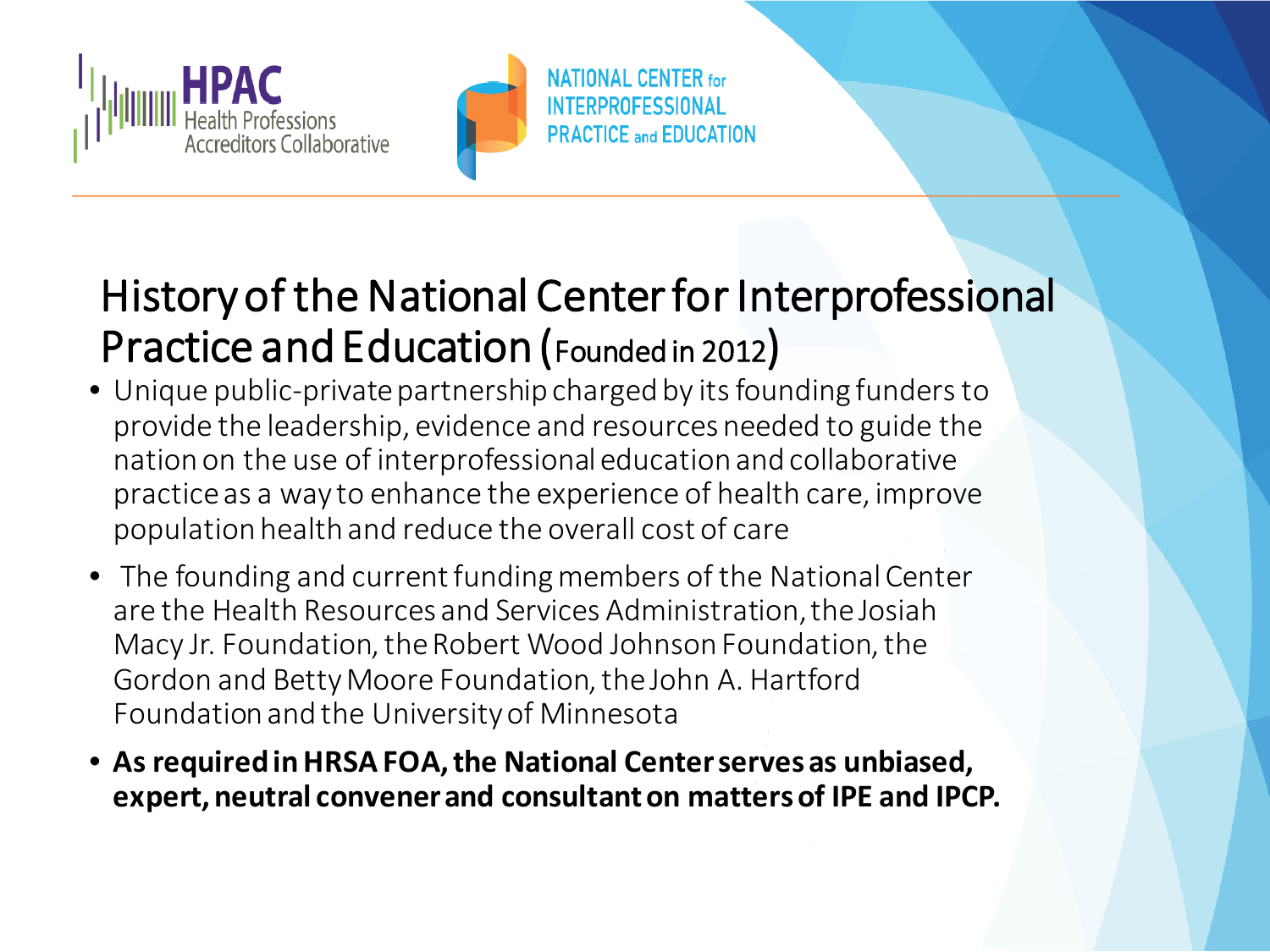



#### **Guidance Document Writing Team**

- Health Professions Accreditors Collaborative
	- oBarbara Barzansky, PhD, MHPE Liaison Committee on Medical Education, American Medical Association
	- oStacey Borasky, EdD, MSW Council on Social Work Education;
	- oJacqueline Remondet Wall, PhD Education Directorate, American Psychological Association
	- oPeter H. Vlasses, PharmD, DSc (Hon), FCCP Accreditation Council for Pharmacy Education
- National Center for Interprofessional Practice and Education:
	- oJoseph A. Zorek, PharmD, BCGP University of Wisconsin–Madison School of Pharmacy (consultant)
	- oBarbara F. Brandt, PhD, FNAP National Center for Interprofessional Practice and Education, University of Minnesota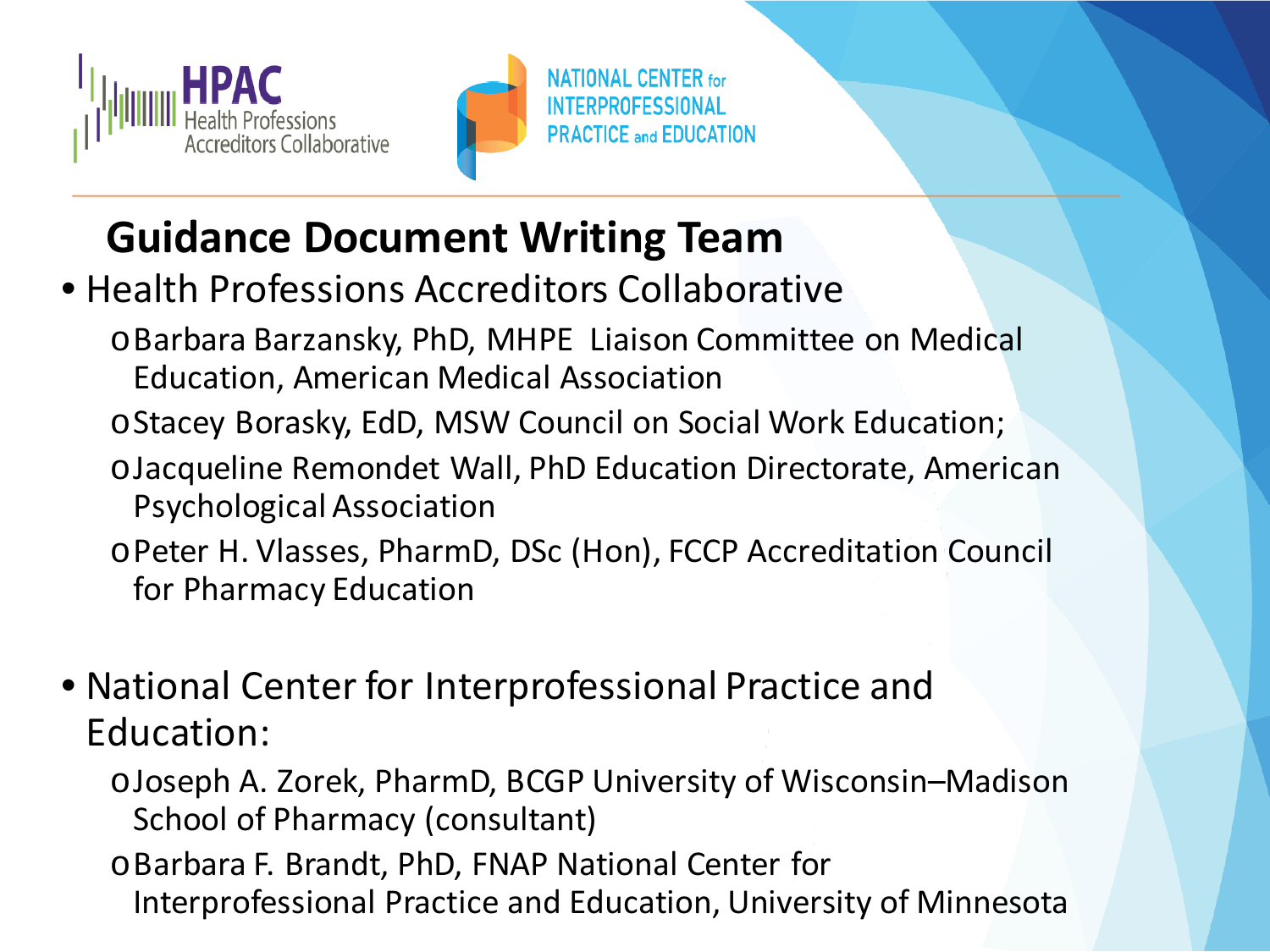



### Goals of HPAC-National Center IPE Guidance Document

- To facilitate the preparation of health professional students in the United States for interprofessional collaborative practice through accreditor collaboration
- To provide consensus guidance to enable academic institutions in the United States to develop, implement, and evaluate systematic IPE approaches and IPE plans that are consistent with endorsing HPAC member accreditation expectations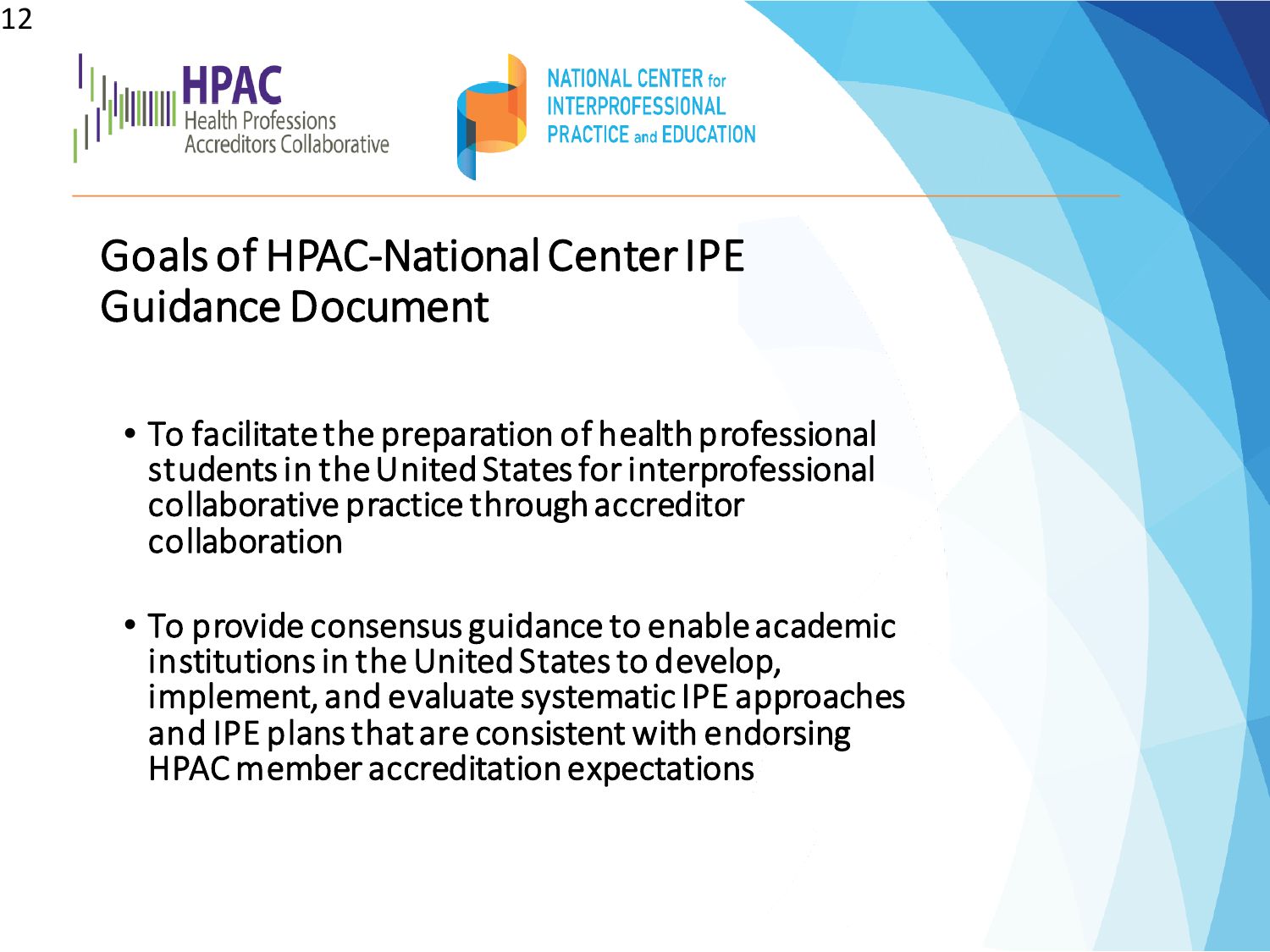



Process to reach consensus and endorsement of the guidance document

| <b>MONTH</b> | <b>YEAR</b> | <b>ACTIVITY</b>                                                                                                                                  |
|--------------|-------------|--------------------------------------------------------------------------------------------------------------------------------------------------|
| April        | 2017        | HPAC meeting to expand membership, approve plan for development of guidance<br>document, and approve volunteer HPAC/National Center writing team |
| June-July    | 2017        | Guidance outline drafted by writing team                                                                                                         |
| August       | 2017        | National Center Conversation Café presentation with reactions/feedback to outline                                                                |
| September    | 2017        | HPAC meeting to address Conversation Café presentation reactions/feedback and<br>to reach consensus on outline                                   |
| October      | 2017        | Outline finalized by writing team and sent to HPAC boards/commissions for<br>feedback and approval to draft guidance document                    |
| March        | 2018        | Guidance document drafted by writing team incorporating feedback on the outline<br>from HPAC boards/commissions                                  |
| April        | 2018        | HPAC meeting to discuss and provide feedback on draft guidance document                                                                          |
| May          | 2018        | Final feedback from HPAC members sent to writing team for incorporation into<br>guidance document                                                |
| June         | 2018        | Guidance document finalized by writing team and sent to HPAC boards/commissions<br>for endorsement                                               |
| January      | 2019        | List of endorsing HPAC members finalized                                                                                                         |
| February     | 2019        | Guidance document released to the public.                                                                                                        |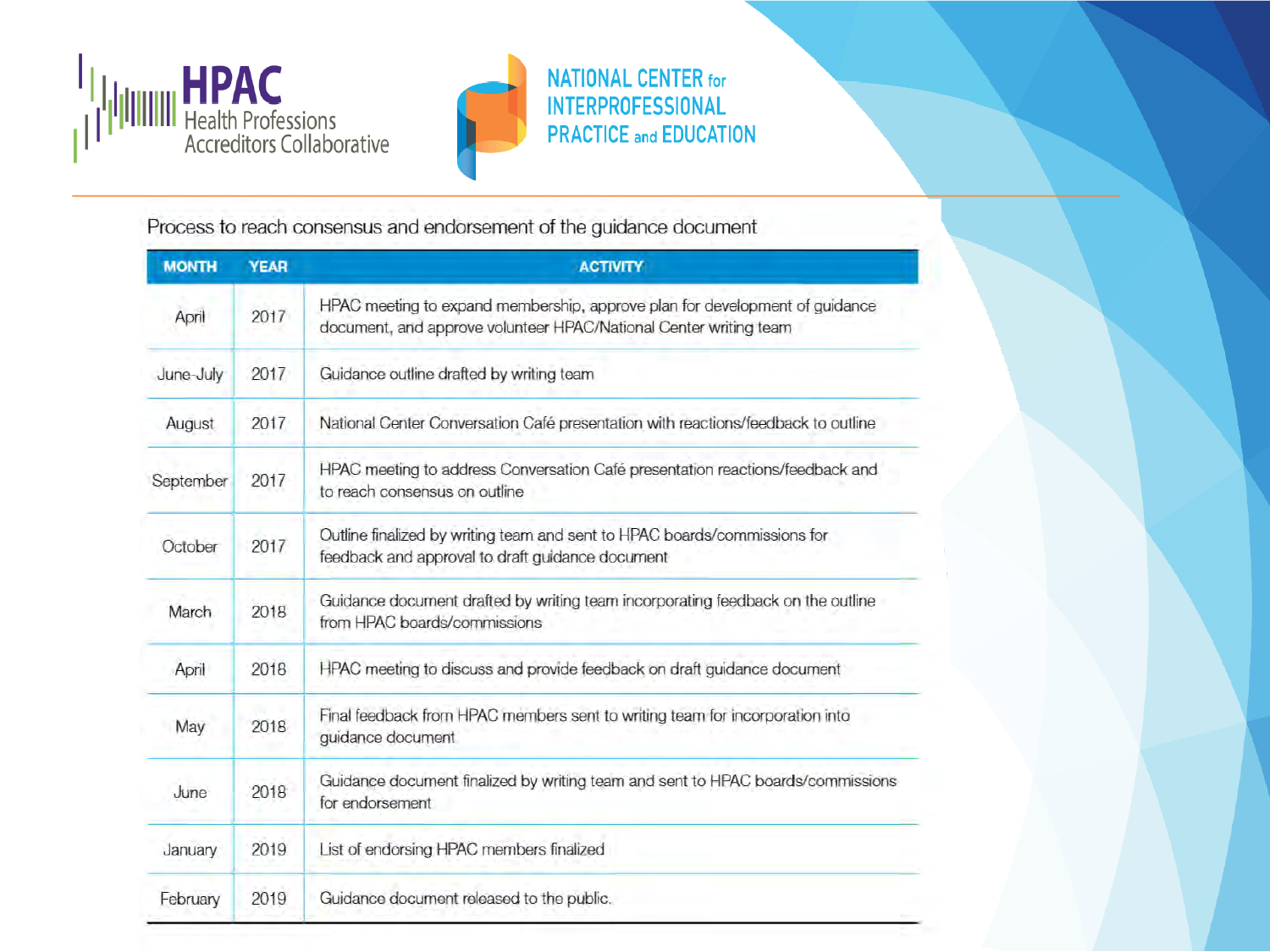



### Organization of HPAC-National Center IPE Guidance Document

- Executive Summary
- Introduction
- General Guidance
	- oTerminology oInterprofessional Education Environment
- Audience-specific guidance
	- Institutional Leaders
	- Program-specific Leaders and Faculty
	- Accreditation Boards/Commissions/Evaluators
- Conclusion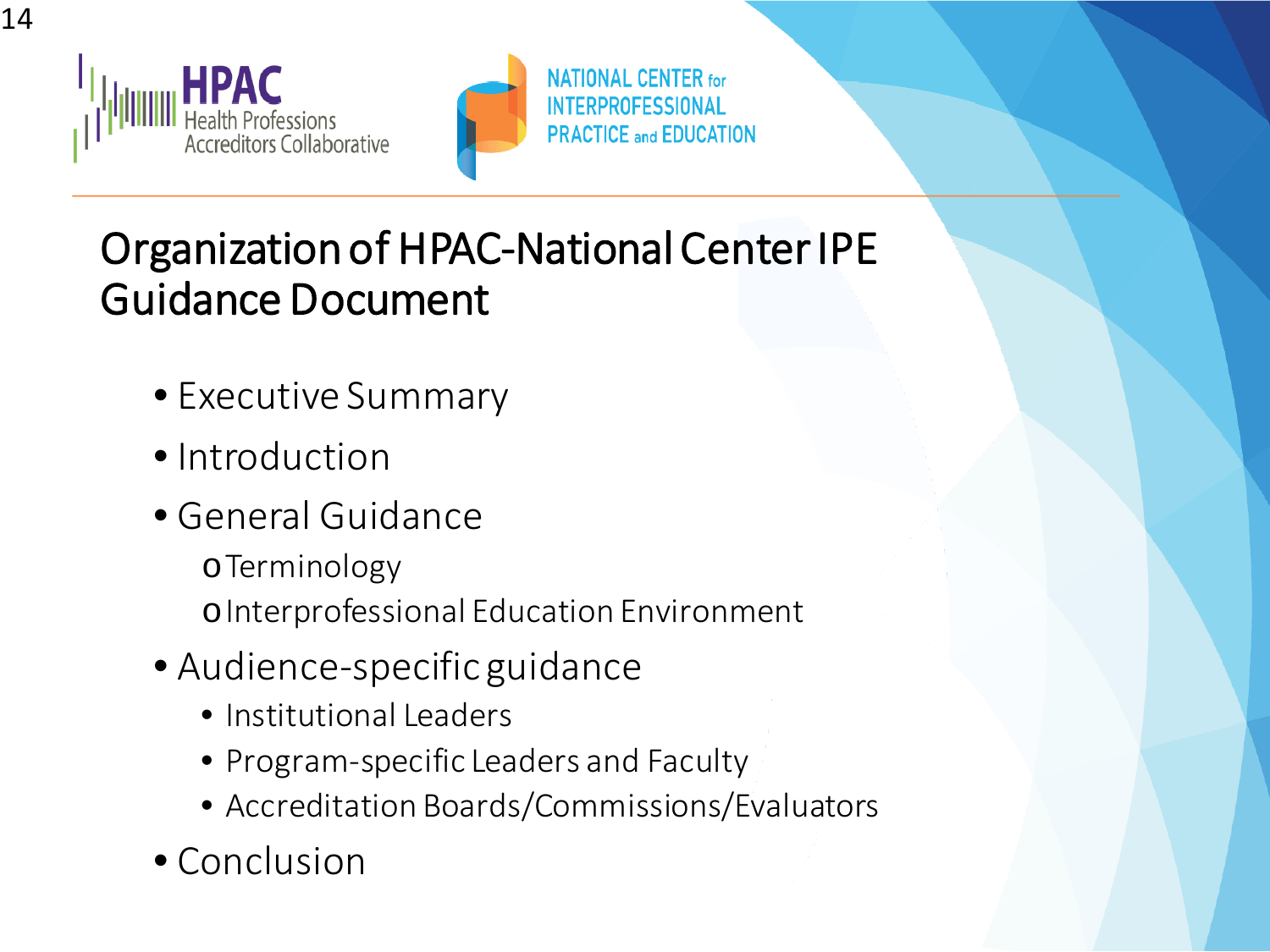



#### **HPAC WEBSITE ACTIVITY**

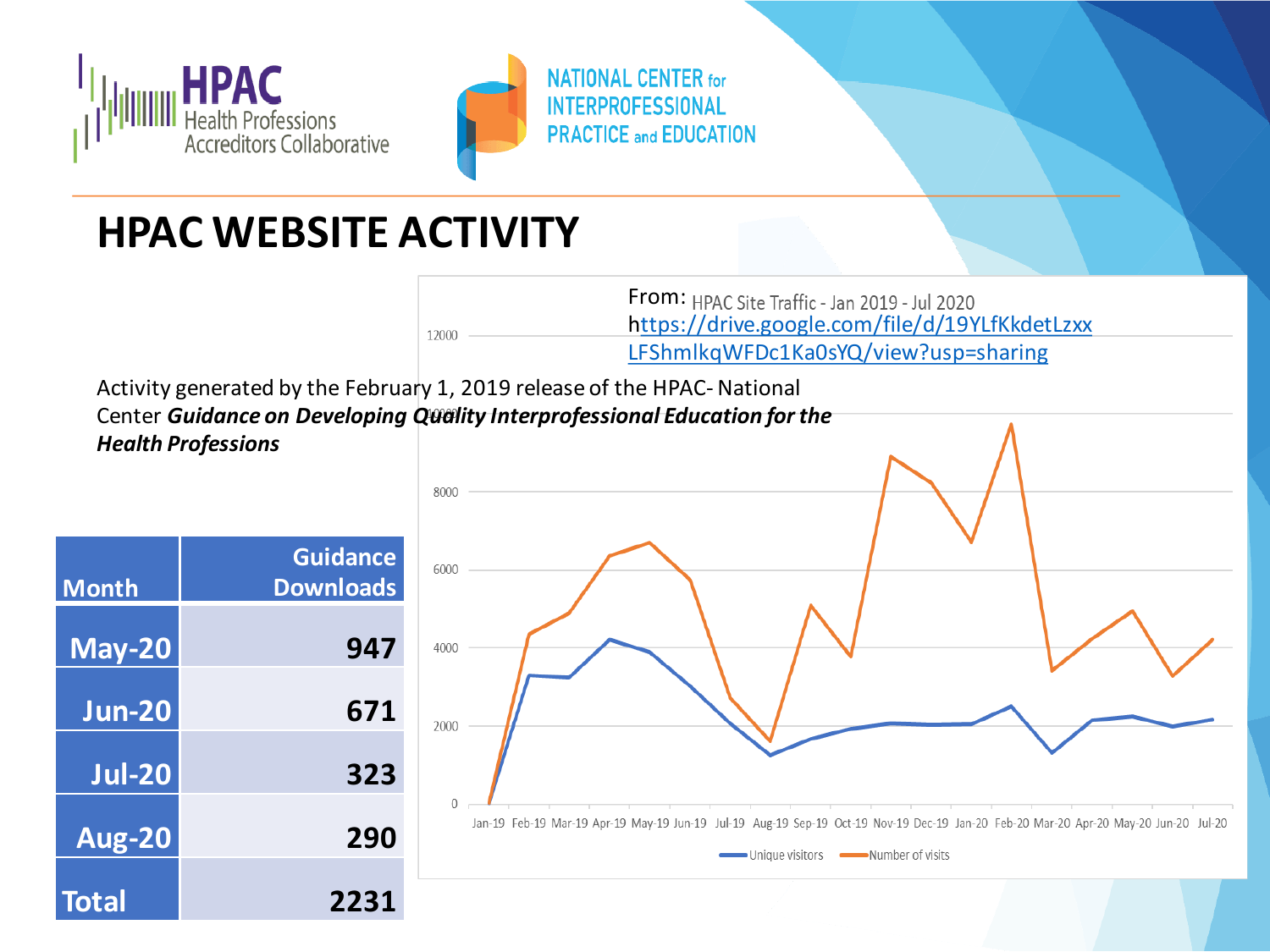### **HPAC Fall 2020 Meeting**

 *Advancing Health Equity and Addressing Health Disparities in Health Professions Education*

**ZOOM Meeting** 

- **December 17, 2020**
- **2-4pm Central Standard Time**

Collaborative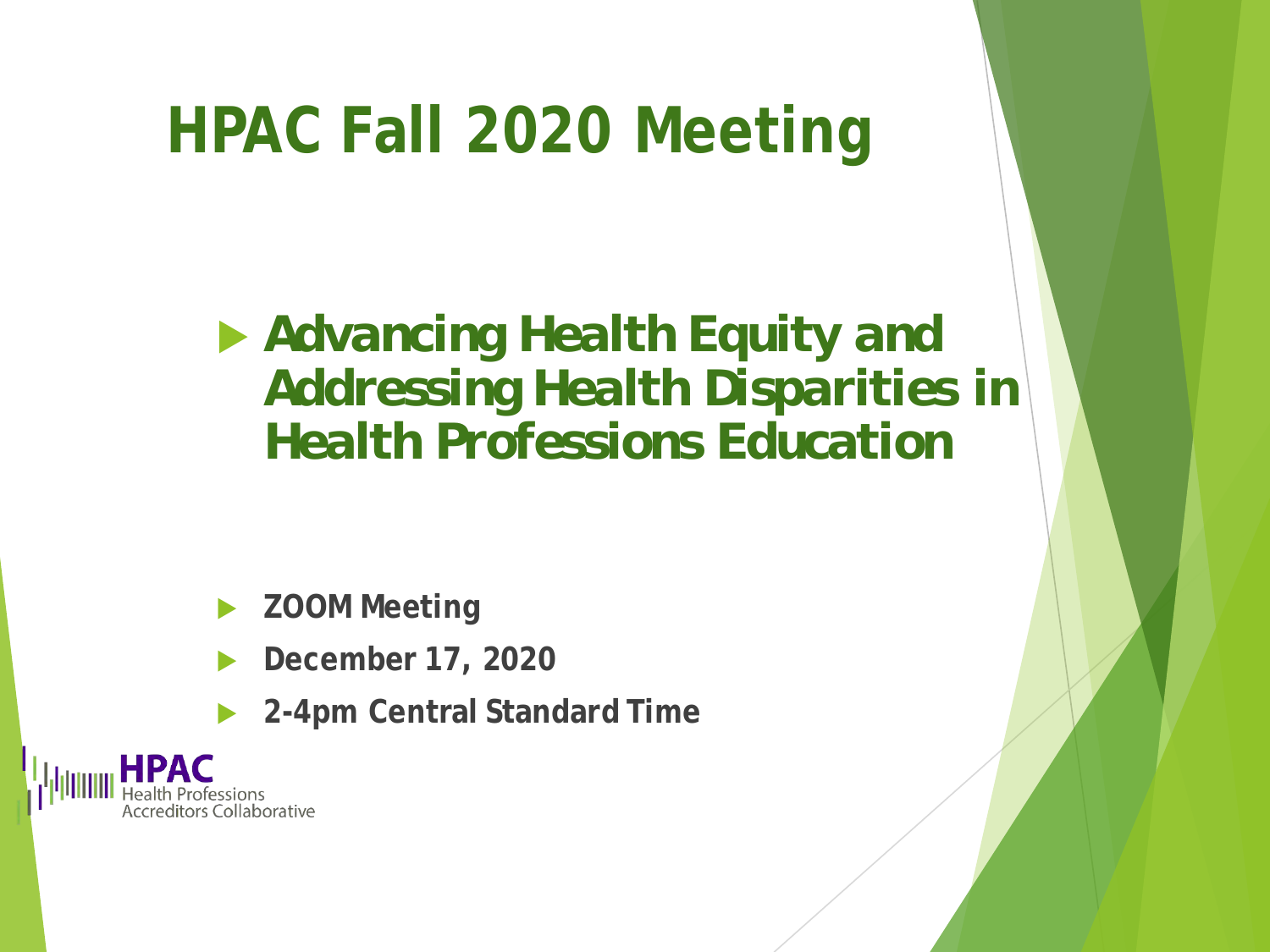### **Discussion of ACICBL Request of HPAC – January 2020**

We are formally requesting that HPAC endorse the following recommendations from the aforementioned ACICBL report:

**Recommendation 3. ACICBL recommends that health** professions programs integrate age-friendly, interprofessional principles into their curricula to prepare a current and future workforce competent to deliver age-friendly health care.

**Recommendation 4. ACICBL recommends that HRSA, in** collaboration with health professional organizations, academia, and other federal agencies, develop competencies to advance interprofessional practice in Age-Friendly Health Systems.